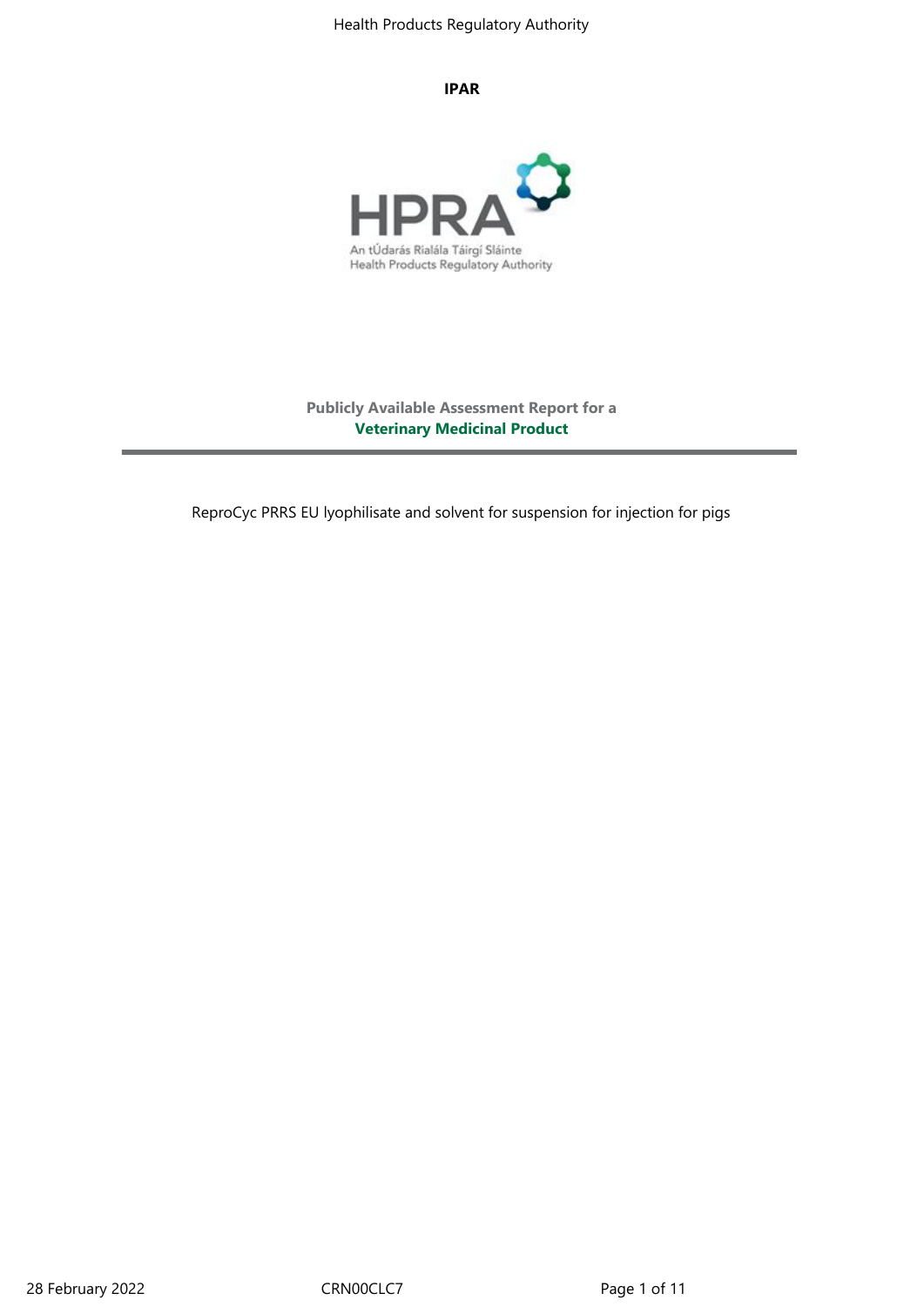# **PRODUCT SUMMARY**

| <b>EU Procedure Number</b>                                             | IE/V/444/001 (formerly UK/V/0536/001/DC)                                              |
|------------------------------------------------------------------------|---------------------------------------------------------------------------------------|
| Name, Strength, Pharmaceutical Form                                    | ReproCyc PRRS EU lyophilisate and solvent for                                         |
|                                                                        | suspension for injection for pigs                                                     |
| <b>Active Substances(s)</b>                                            | Live attenuated prrs 94881 virus                                                      |
|                                                                        | Boehringer Ingelheim Vetmedica GmbH,                                                  |
| <b>Applicant</b>                                                       | Binger Strasse 173,                                                                   |
|                                                                        | 55216 Ingelheim am Rhein,                                                             |
|                                                                        | Germany                                                                               |
| <b>Legal Basis of Application</b>                                      | Full application (Article 12(3) of Directive No<br>2001/82/EC)                        |
| <b>Target Species</b>                                                  | Pigs                                                                                  |
|                                                                        | For active immunisation of breeding females                                           |
|                                                                        | from farms affected with European (genotype                                           |
|                                                                        | 1) Porcine Reproductive and Respiratory                                               |
|                                                                        | Syndrome Virus (PRRSV) to reduce the                                                  |
|                                                                        | duration of viraemia, the proportion of                                               |
|                                                                        | viraemic gilts/sows and viral loads in blood                                          |
|                                                                        | after exposure to PRRSV as shown under                                                |
|                                                                        | experimental conditions.                                                              |
|                                                                        | Onset of immunity: 4 weeks                                                            |
|                                                                        | Duration of immunity: 17 weeks                                                        |
|                                                                        |                                                                                       |
| <b>Indication For Use</b>                                              | Vaccination of breeding females according to<br>the recommended schedule described in |
|                                                                        |                                                                                       |
|                                                                        | section 4.9 reduces the negative reproductive<br>disorders associated with PRRSV.     |
|                                                                        |                                                                                       |
|                                                                        | Under experimental challenge conditions a                                             |
|                                                                        | reduction in transplacental virus transmission                                        |
|                                                                        | after challenge was additionally demonstrated.                                        |
|                                                                        | In piglets from vaccinated sows, a reduction in                                       |
|                                                                        | the negative impact of PRRS virus infection                                           |
|                                                                        | (mortality, clinical signs and weight gain) was                                       |
|                                                                        | also demonstrated during the first 20 days of                                         |
|                                                                        | life.                                                                                 |
| <b>ATC Code</b>                                                        | QI09AD03                                                                              |
| Date of completion of the original decentralised procedure             | 22 January 2015 (UK)<br>02 April 2015 (IE)                                            |
| Date product first authorised in the Reference Member State (MRP only) | Not applicable                                                                        |
|                                                                        | Austria, Belgium, Bulgaria, Croatia, Cyprus,                                          |
| <b>Concerned Member States for original procedure</b>                  | Czech Republic, Denmark, Estonia, France,                                             |
|                                                                        | Germany, Greece, Hungary, Ireland, Italy, Latvia,                                     |
|                                                                        | Liechtenstein, Lithuania, Luxembourg,                                                 |
|                                                                        | Netherlands, Poland, Portugal, Romania,                                               |
|                                                                        | Slovakia, Slovenia, Spain.                                                            |
|                                                                        | UK added via RMS change                                                               |

## **PUBLIC ASSESSMENT REPORT**

28 February 2022 CRN00CLC7 CRNOCLC7 The public assessment report reflects the scientific conclusion reached by the HPRA at the end of the evaluation process and provides a summary of the grounds for approval of the marketing authorisation for the specific veterinary medicinal product. It is made available by the HPRA for information to the public, after the deletion of commercially confidential information. The legal basis for its creation and availability is contained in Article 25.4 of EC Directive 2001/82/EC as amended by Directive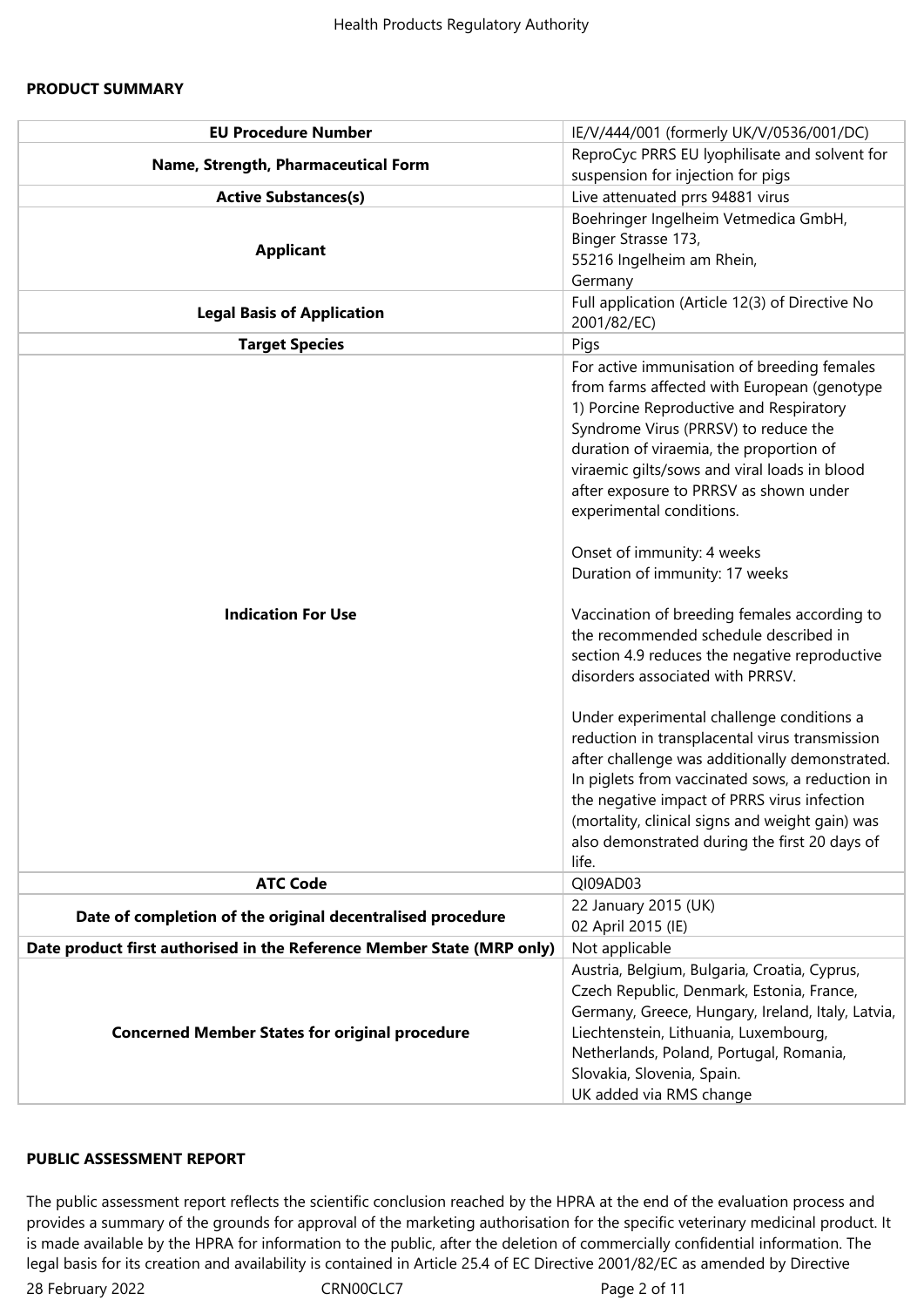marketing in Ireland.

The Summary of Product Characteristics (SPC) for this product is available on the HPRA's website.

# **I. SCIENTIFIC OVERVIEW**

ReproCyc PRRS EU Lyophilisate and Solvent for Suspension for Pigs is a live veterinary vaccine. It is indicated for the active immunisation of breeding females from farms affected with European (genotype 1) Porcine Reproductive and Respiratory Syndrome Virus (PRRSV), to reduce the duration of viraemia, the proportion of viraemic gilts / sows and viral loads in blood after exposure to PRRSV as shown under experimental conditions. The product is a lyophilised powder formulation containing 10<sup>3.9</sup> – 10<sup>7.0</sup>TCID<sub>50</sub> strain 94881 (genotype 1) per dose following reconstitution. The vaccine is administered by intramuscular injection.

The product is produced and controlled using validated methods and tests which ensure the consistency of the product released on the market. It has been shown that the product can be safely used in the target species, the slight reactions observed are indicated in the SPC.[1] The product is safe for the user, the consumer of foodstuffs from treated animals and for the environment, when used as recommended. Suitable warnings and precautions are indicated in the SPC. The efficacy $_{[2]}$  of the product was demonstrated according to the claims made in the SPC. The overall benefit/risk analysis is in favour of granting a marketing authorisation.

[1] SPC – Summary of Product Cha[ra](file:///C:/Users/flanagang/Documents/ReproCyc%20PRRS%20EU%20-%20Latest%20PuAR%20.DOC#_ftn1)cteristics.

 $[2]$  Efficacy – The production of a desired or intended result.

#### **[II. Q](file:///C:/Users/flanagang/Documents/ReproCyc%20PRRS%20EU%20-%20Latest%20PuAR%20.DOC#_ftnref1)UALITY ASPECTS**

#### *II.A.Composition*

The lyophilised powder fraction contains live attenuated porcine reproductive and respiratory syndrome virus (PRRSV), strain 94881 (10 $^{3.9}$  – 10 $^{7.0}$  TCID<sub>50</sub> per 2 ml dose) as the active ingredient and the excipients sucrose, gelatin, potassium hydroxide, glutamic acid, potassium dihydrogen phosphate, dipotassium phosphate and sodium chloride.

The solvent supplied for reconstitution of the lyophilised powder fraction contains phosphate buffered saline (PBS) and carbomer (adjuvant).

The container/closure system for the lyophilisate consists of a Type I glass vial with bromobutyl rubber stopper and aluminium seal. The container / closure for the solvent consist of high density polyethylene (HDPE) vials with a bromo- or chlorobutyl rubber stopper and aluminium seal. The lyophilisate fraction is presented in 20 ml (10 doses), 100 ml (50 doses) or 200 ml (100 doses) vials and are packaged in cartons with 1, 12 or 25 vials. The particulars of the containers and controls performed are provided and conform to the regulation.

The vaccine strain originates from a European PRRSV field strain. Attenuation of this strain was performed by serial passaging in cell cultures to produce the vaccine strain. The choice of the vaccine strain is satisfactorily justified.

The product is an established pharmaceutical form and its development is adequately described in accordance with the relevant European guidelines.

## *II.B. Method of Preparation of the Product*

The product is manufactured fully in accordance with the principles of good manufacturing practice from a licensed manufacturing site*.*

The product is manufactured by inoculation of cells with the Working Seed Virus (WSV). Following inoculation and propagation steps the antigen is harvested, stabilised and frozen. For the formulation of the final blend, virus suspensions are thawed and mixed with stabiliser and diluent to adjust concentrations as required and then filled into sterilised vials before lyophilisation is performed. Stoppers are inserted and the vials are sealed with aluminium caps.Process validation data on the product have been presented in accordance with the relevant European guidelines.

## *II.C.Control of Starting Materials*

28 February 2022 CRN00CLC7 Page 3 of 11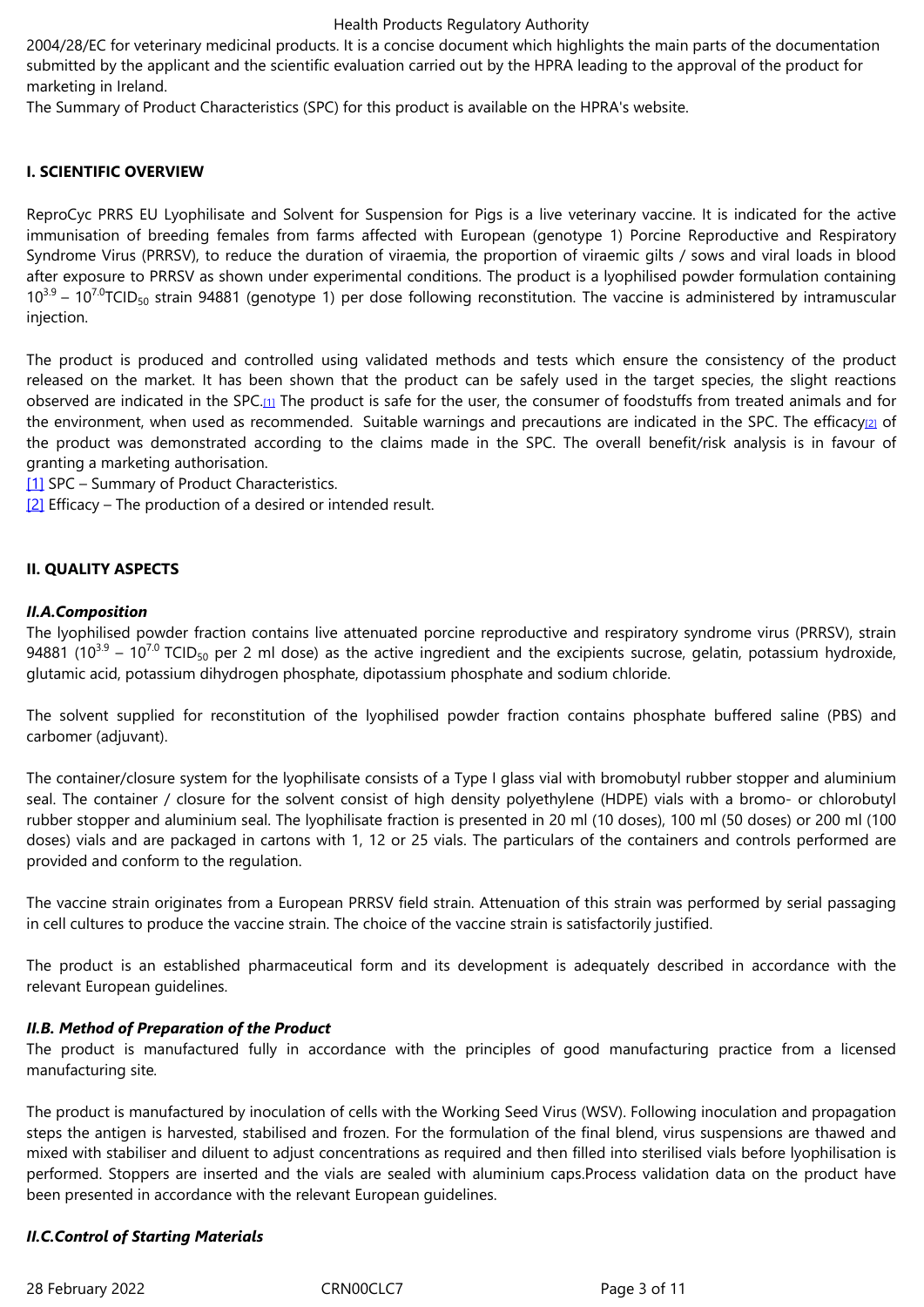The active substance is Porcine Respiratory and Reproductive Syndrome Virus. Starting materials used in product comply with the relevant Ph. Eur. monographs.

Biological starting materials used are in compliance with the relevant Ph. Eur. monographs and guidelines and are appropriately screened for the absence of extraneous agents according to the relevant Ph. Eur. monographs and guidelines; any deviation has been adequately justified.

The master and working seeds have been produced according to the Seed Lot System as described in the relevant guideline.

# *II.D. Control Tests Carried Out at Intermediate Stages of the Manufacturing Process*

Scientific data and/or certificates of suitability issued by the EDQM have been provided and compliance with the Note for Guidance on Minimising the Risk of Transmitting Animal Spongiform Encephalopathy Agents via Human and Veterinary Medicinal Products has been satisfactorily demonstrated.

## *II.E. Control Tests on the Intermediate Product*

The tests performed during production of the antigen are described and the results of a sufficient number of consecutive runs, conforming to the specifications, are provided.

## *II.F.Control Tests on the Finished Product*

The tests performed on the final product conform to the relevant requirements; any deviation from these requirements is justified. The final product is tested for appearance, pH, identification, potency, sterility, residual moisture, extraneous agents and mycoplasma.

The demonstration of the batch to batch consistency is based on the results of data provided for a sufficient number of lyophilised powder batches and solvent batches including production scale batches. Other supportive data provided confirm the consistency of the production process.

## *G. Stability*

Stability data on batches of the lyophilised powder and solvent batches have been provided in accordance with applicable European guidelines, demonstrating the stability of the lyophilised fraction over 2 years shelf life and over 3 years for the solvent, when stored at 2-8°C.

The in-use shelf-life of the reconstituted vaccine, 8 hours, is supported by the data provided.

## *H. Genetically Modified Organisms*

None.

## *J.Other Information*

Shelf life of the vaccine lyophilisate as package for sale: 2 years Shelf life of the solvent as packaged for sale: 3 years Shelf life after reconstitution according to directions: 8 hours

Store and transport refrigerated (2°C - 8°C) Do not freeze. Protect from light.

# **III SAFETY AND RESIDUES ASSESSMENT (PHARMACO-TOXICOLOGICAL)**

All batches used in the safety studies were representative of the production process. The dose used in the studies was as per the recommended dose and contained the maximum finished product antigen content. Studies were performed in accordance with the requirements of Directive 2001/82/EC, as amended, and the relevant guidelines.

## *Laboratory trials*

The safety of a single dose, an overdose and the repeated administration of one dose of the product in the target animals, and the special requirements for live vaccines, were investigated in nine GLP-compliant laboratory studies. In each safety study a suitable number of animals were used and were in compliance with the general safety Ph. Eur. monographs.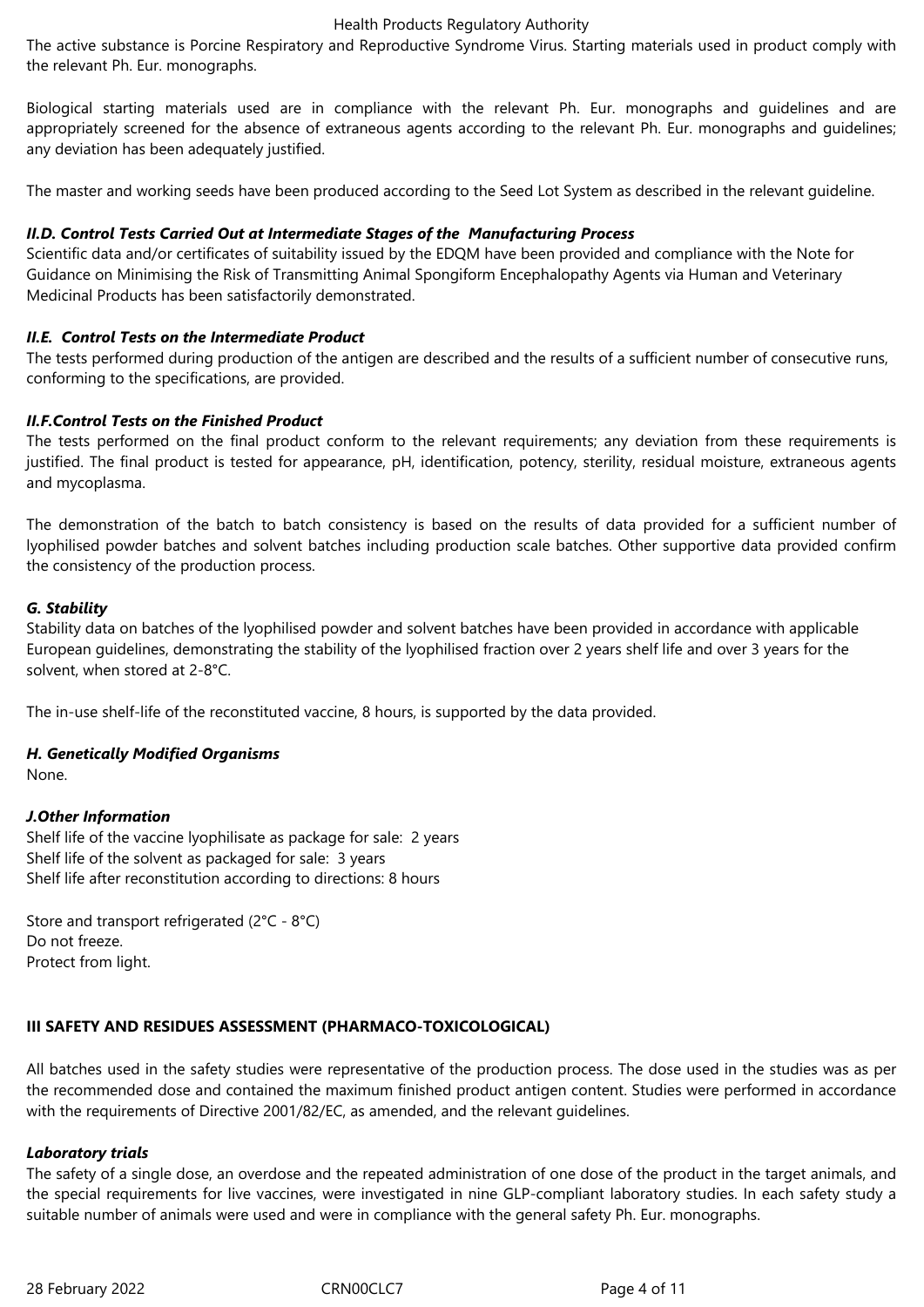In one study, for a single and repeated dose, a suitable number of pregnant gilts were given a dose above the maximum release titre of the vaccine per gilt at approximately 90 days of gestation. A control group was included. The gilts were injected intramuscularly with the vaccine and observed for 14 days after vaccination. On day 14 post vaccination the repeated dose group gilts were vaccinated again and observed for a further 14 days. The administration of a single dose, followed by a repeated administration of the product to PRRS-naïve pregnant gilts was supported in the study.

Further supportive studies were carried out to examine the safety of the administration of a 10x overdose compared to negative controls. In the studies pregnant, pre-breeding and lactating gilts received a 10x overdose of the vaccine via intramuscular injection and clinical signs such as examination of reproductive performance, body temperature and injection site reactions were observed. Following administration of an overdose (10x), no additional adverse reactions were observed further to those seen after administration of a single dose.

While vaccination of naïve animals during pregnancy under the recommended conditions of use has been shown to be safe under laboratory conditions, there is a standard warning stating that PRRSV naïve gilts should not be vaccinated during pregnancy. This is a standard precautionary measure given the nature of PRRSV attenuated vaccines. Also, the vaccination schedule indicates that for protection against PRRSV during pregnancy, vaccination of naïve gilts is recommended before integration into the sow herd between 5 and 2 weeks prior to breeding.

Examination of the reproductive performance was evaluated in different laboratory studies. The vaccine is contraindicated boars used for breeding and this is stated in the SPC Do not use in boars used for breeding.

## Spread and dissemination of the vaccine strain

The spread and dissemination of the vaccine strain was investigated in one study in which twenty pregnant gilts were divided into two groups; one group received a dose at the maximum release titre intramuscularly; the other group were the control group. Four groups of seronegative sentinel animals were sequentially commingled with vaccinated gilts in order to evaluate horizontal transmission to in-contact animals. Gilts were observed for 44 days for clinical signs. Blood samples and swab samples were collected at different time points as well as tissue samples at necropsy for the detection and/or isolation of the vaccine strain.

It was concluded that vaccinated animals may excrete the vaccine strain in their faeces. The potential excretion of the vaccine strain in the urine was not investigated. The vaccine strain may spread up to 5 weeks after vaccination to unvaccinated cohabitating animals (horizontal transmission) without any clinical consequence.

In a different study, the vaccine strain was detected in new-born piglets (blood and lung samples) after vaccination of naïve gilts during the last third trimester of gestation with no clinical consequence.

## Reversion of virulence of the vaccine strain

Serial passage studies were performed with PRRS master seed virus at the maximum release titre Piglets wereinoculated with the master seed via the intramuscular route. Virus was recovered from blood / lung lavage fluid samples and four consecutive passages were performed in piglets using the intranasal route. Piglets were observed for 14 days after each passage. The last passage  $(5<sup>th</sup>)$  was collected and inoculated intranasally into PRRSV seronegative pregnant sows. Clinical signs were observed and serology, viraemia, temperature and weight gain (piglets) were noted.

The studies concluded that there is no reversion of virulence of the vaccine strain under laboratory conditions. The recombination of the vaccine strain with field strains would not be expected to result in any worse consequence than what may occur following natural recombination of field strains.

# *Study of residues*

The adjuvant Carbomer is outside the scope of Regulation (EC) No. 470/2009. All the other excipients present in the vaccine are either listed in Commission Regulation (EU) No. 37/2010 in Annex I (not being necessary for the protection of public health to establish MRLs) or are non-pharmacologically active substances for which no MRL is required. Consequently, there is no need to perform residue studies for the vaccine and no withdrawal period is required.

## *User Safety*

The main risk concerning user safety is accidental self-injection. However, although the vaccine is live, PRRSv is not known to infect humans, and no other components are present in the vaccine that would present a risk to the user. It is accepted that use of the vaccine does not pose an unacceptable risk to the user. Advice is included in the SPC to seek medical advice in the event that an adverse reaction was to occur following accidental self-injection.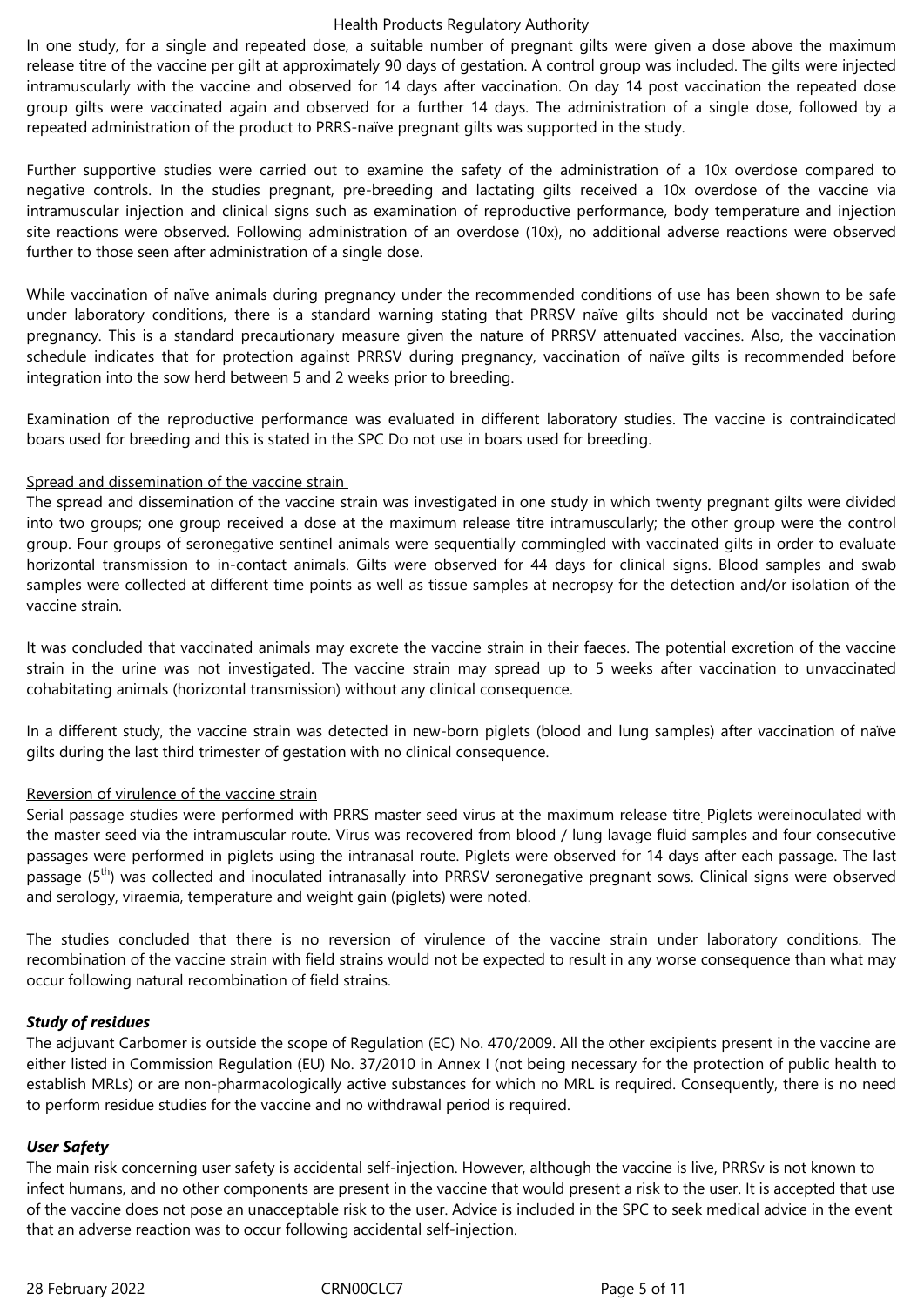#### *Interactions*

The compatibility of ReproCyc PRRS EU for use with another veterinary medicinal product has not been established. Therefore, the standard warning when no information is available concerning the use of this product with any other veterinary medicinal product is included in the SPC.

## *Field studies*

Three field studies were carried out to demonstrate the safety of the vaccine under field conditions in farms with a recent history of PRRSV outbreaks. Each of the studies was performed in a different European country covering a representative spectrum of the current European pig husbandry practices. All the studies were carried out following the principles of Good Clinical Practice (GCP).

In total more than 1,500 female pigs at different stages of reproduction were vaccinated with ReproCyc PRRS EU. In two of the studies, the safety profile of the vaccine was compared to a positive control (a commercially available live-attenuated PRRSV vaccine).

The results obtained reflected those observed in the laboratory safety studies (i.e. transient increases in body temperature and mild injection site reactions – swelling, redness - were observed). The reproductive parameters of animals vaccinated with ReproCyc PRRS EU were not inferior to the reproductive parameters of the animals administered with the positive control.

#### *Ecotoxicity*

The applicant provided a Phase 1 environmental risk assessment in compliance with the relevant guideline which showed that no further assessment was required. The assessment concluded that is a very low risk to the environment associated with use of the vaccine. Warnings and precautions as listed on the product literature are adequate to ensure safety to the environment when the product is used as directed.

## **IV. CLINICAL ASSESSMENT**

The applicant justified that the vaccine strain included in ReproCyc PRRS EU is relevant to the current epidemiological situation in the EU. The challenge strain used in the laboratory efficacy trials as well as the field challenge strains isolated in two of the farms where the field trials were carried out were confirmed as heterologous to the vaccine strain and are considered to represent a substantial genetic diversity across type 1 PRRSV in Europe.

## *Clinical Studies*

## *Laboratory Trials*

The claimed indications for ReproCyc PRRS EU are supported by different laboratory efficacy (vaccination-challenge) studies in naïve pregnant gilts and non-pregnant gilts vaccinated according to the recommended vaccination schedule. In all studies, parameters such as viraemia, clinical assessments, serology and viral detection were measured.

The claimed onset of immunity was based in the results of a randomised, blinded, GCP-compliant study in which two groups of a sufficient number of PRRSV naïve non-pregnant gilts were administered one dose or two doses (administered 8 weeks apart) of vaccine at the minimum efficacious titre. A control group of gilts which were given two doses of placebo 8 weeks apart was also included. All the gilts were challenged 5 weeks after the last administration with a heterologous PRRSV isolate. Vaccination with either a single dose or a repeated dose significantly reduced viraemia and virus load after challenge in this study.

The duration of immunity was established based on the results of a controlled, randomised, blinded trial in which 28 PRRSV seronegative pregnant gilts were vaccinated at the minimum efficacious titre following the recommended vaccination schedule. A group of gilts was included as challenge control group and were administered the placebo following the same schedule. A negative control group was also included. All gilts were challenged 17 weeks later, approximately at day 90 of gestation, with an heterologous PRRSV challenge strain. The results of the study demonstrated that vaccination reduced the incidence, level and duration of viraemia after challenge. A reduction in transplacental virus transmission during pregnancy was also observed. In piglets born to vaccinated sows, a reduction in the negative impact of PRRSV infection (mortality, clinical signs and weight gain) was demonstrated during the first 20 days of life.

The efficacy of the product has been demonstrated in the laboratory studies in accordance with the relevant requirements which show the efficacy of the vaccine with regards to the following claims: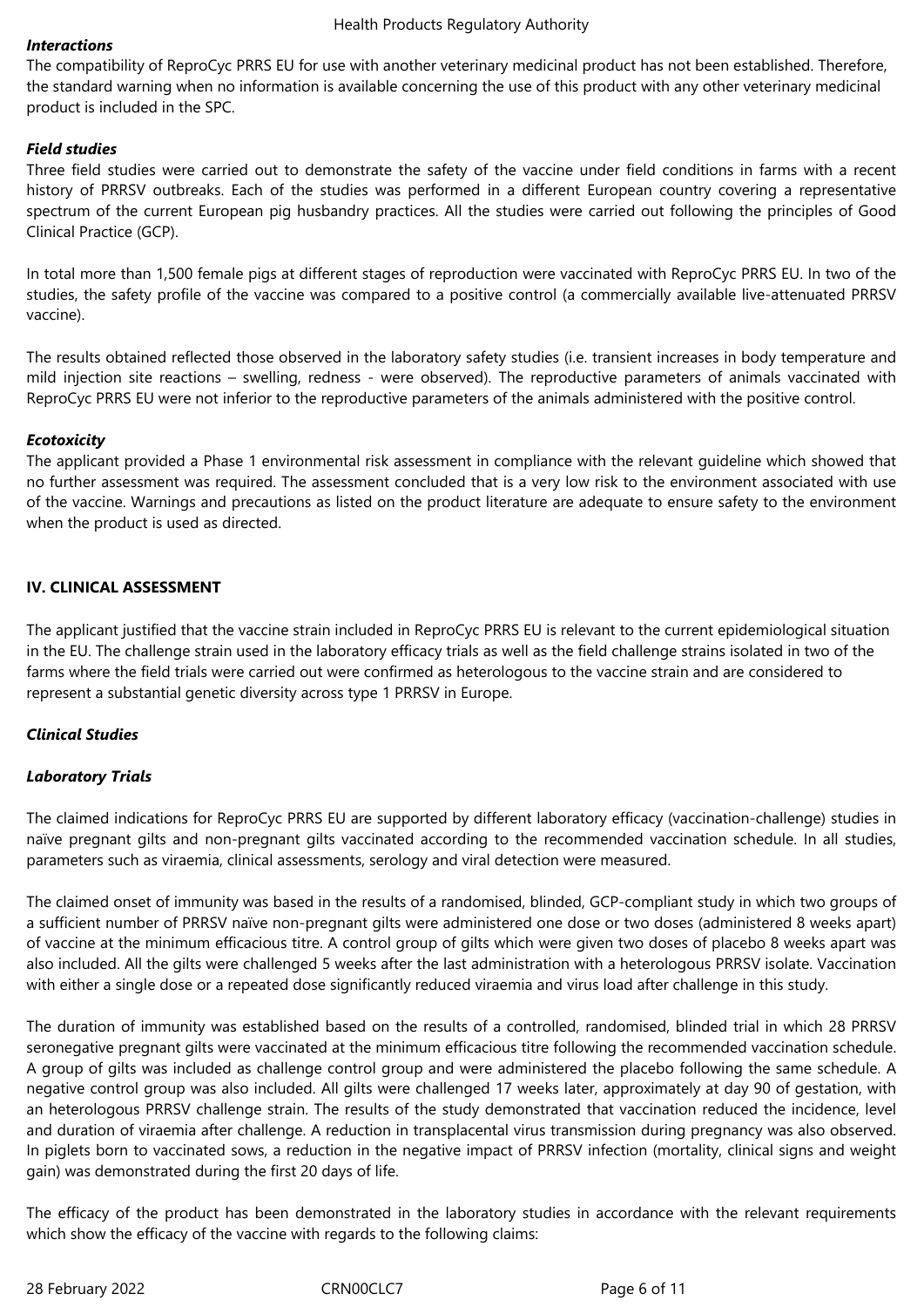- Reduction in duration of viraemia and reduction in the proportion of viraemic animals and viral loads in blood after exposure to PRRSV under experimental conditions. The onset of immunity is 5 weeks and the duration of immunity is 17 weeks.
- Vaccination of breeding females according to the recommended schedule reduces the negative reproductive disorders associated with PRRSV.
- Under experimental challenge conditions, a reduction in transplacental virus transmission after challenge was also demonstrated. In piglets born to vaccinated sows, a reduction in the negative impact of PRRSV infection (mortality, clinical signs and weight gain) was also demonstrated during the first 20 days of life.

# *Field Trials*

Three field studies were carried out in order to demonstrate the safety and efficacy of the vaccine under field conditions, in farms with recent history of PRRSV outbreaks. Each of the studies was performed in a different European country covering a representative spectrum of the current European pig husbandry practices. In general, all the studies were carried out following the principles of Good Clinical Practice (GCP).

Circulation of field PRRSV was confirmed in two of the studies. The field strains were characterised and confirmed to be heterologous to the vaccine strain. In general and despite of the limitations due to the design, these two field studies can be considered as supportive of the efficacy claims demonstrated under laboratory conditions, particularly in relation to the reduction of negative reproductive disorders associated with PRRSV infection.

| To demonstrate combined safety and efficacy of an<br>intramuscular administration of ReproCyc PRRS EU in<br>Objectives<br>pregnant sows / gilts formulated to contain an intermediate<br>titre (historical comparison).<br>Single-centre, EU country.<br>Test site(s)<br>Good Clinical Practice (GCP)<br>Compliance with Regulatory guidelines<br><b>Test Product</b><br>ReproCyc PRRS EU (intermediate titre).<br>Control product/placebo<br>Competitor PRRS vaccine<br>611 Commercial Cross Breed sows and gilts at the beginning<br>Animals<br>of the study, which reduced to 503 at the end of the study.<br>Not disclosed.<br>Randomisation<br>Unblinded<br>Blinding<br>Sows and gilts were in a closed farm. Farm has a history of<br>periodical recurring PRRSV outbreaks despite sow vaccine. At<br>the start of the study the whole herd was vaccinated with a<br>competitor PRRS vaccine regardless of the pregnancy status<br>and stage of breeding cycle. Four months after the study start<br>date, the test vaccine was administered. Approximately five<br>months later a further dose of the test vaccine was<br>Method<br>administered.<br>The safety and efficacy of the product was determined by<br>observations,<br>injection site reactions,<br>clinical<br>rectal<br>temperatures, PRRS serology and viraemia, reproductive<br>performance, abortion / return to service, weaning rate,<br>average daily weight gain (ADWG) and detection of PRRSV in<br>lungs of the litters.<br>Statistical analyses were performed using SAS 8.2 software. All<br>tests on difference between treatment group cycles (initial<br>vaccination, vaccination at four months, followed by final<br>vaccination) were two-sided tests. Statistical significance was<br>Statistical method<br>demonstrated at p≤ 0.05. Rectal temperatures, injection site<br>observations, clinical observations and viraemia were analysed<br>with Fisher's exact test and/or ANOVA, as appropriate. Safety<br>parameters were also assessed.<br><b>RESULTS</b><br>Clinical observations for respiration, digestion and other | Study title      |           | Field safety and efficacy study in pregnant sows / gilts via |
|---------------------------------------------------------------------------------------------------------------------------------------------------------------------------------------------------------------------------------------------------------------------------------------------------------------------------------------------------------------------------------------------------------------------------------------------------------------------------------------------------------------------------------------------------------------------------------------------------------------------------------------------------------------------------------------------------------------------------------------------------------------------------------------------------------------------------------------------------------------------------------------------------------------------------------------------------------------------------------------------------------------------------------------------------------------------------------------------------------------------------------------------------------------------------------------------------------------------------------------------------------------------------------------------------------------------------------------------------------------------------------------------------------------------------------------------------------------------------------------------------------------------------------------------------------------------------------------------------------------------------------------------------------------------------------------------------------------------------------------------------------------------------------------------------------------------------------------------------------------------------------------------------------------------------------------------------------------------------------------------------------------------------------------------------------------------------------------------------------------------|------------------|-----------|--------------------------------------------------------------|
|                                                                                                                                                                                                                                                                                                                                                                                                                                                                                                                                                                                                                                                                                                                                                                                                                                                                                                                                                                                                                                                                                                                                                                                                                                                                                                                                                                                                                                                                                                                                                                                                                                                                                                                                                                                                                                                                                                                                                                                                                                                                                                                     |                  |           | vaccination with a PRRS vaccine.                             |
|                                                                                                                                                                                                                                                                                                                                                                                                                                                                                                                                                                                                                                                                                                                                                                                                                                                                                                                                                                                                                                                                                                                                                                                                                                                                                                                                                                                                                                                                                                                                                                                                                                                                                                                                                                                                                                                                                                                                                                                                                                                                                                                     |                  |           |                                                              |
|                                                                                                                                                                                                                                                                                                                                                                                                                                                                                                                                                                                                                                                                                                                                                                                                                                                                                                                                                                                                                                                                                                                                                                                                                                                                                                                                                                                                                                                                                                                                                                                                                                                                                                                                                                                                                                                                                                                                                                                                                                                                                                                     |                  |           |                                                              |
|                                                                                                                                                                                                                                                                                                                                                                                                                                                                                                                                                                                                                                                                                                                                                                                                                                                                                                                                                                                                                                                                                                                                                                                                                                                                                                                                                                                                                                                                                                                                                                                                                                                                                                                                                                                                                                                                                                                                                                                                                                                                                                                     |                  |           |                                                              |
|                                                                                                                                                                                                                                                                                                                                                                                                                                                                                                                                                                                                                                                                                                                                                                                                                                                                                                                                                                                                                                                                                                                                                                                                                                                                                                                                                                                                                                                                                                                                                                                                                                                                                                                                                                                                                                                                                                                                                                                                                                                                                                                     |                  |           |                                                              |
|                                                                                                                                                                                                                                                                                                                                                                                                                                                                                                                                                                                                                                                                                                                                                                                                                                                                                                                                                                                                                                                                                                                                                                                                                                                                                                                                                                                                                                                                                                                                                                                                                                                                                                                                                                                                                                                                                                                                                                                                                                                                                                                     |                  |           |                                                              |
|                                                                                                                                                                                                                                                                                                                                                                                                                                                                                                                                                                                                                                                                                                                                                                                                                                                                                                                                                                                                                                                                                                                                                                                                                                                                                                                                                                                                                                                                                                                                                                                                                                                                                                                                                                                                                                                                                                                                                                                                                                                                                                                     |                  |           |                                                              |
|                                                                                                                                                                                                                                                                                                                                                                                                                                                                                                                                                                                                                                                                                                                                                                                                                                                                                                                                                                                                                                                                                                                                                                                                                                                                                                                                                                                                                                                                                                                                                                                                                                                                                                                                                                                                                                                                                                                                                                                                                                                                                                                     |                  |           |                                                              |
|                                                                                                                                                                                                                                                                                                                                                                                                                                                                                                                                                                                                                                                                                                                                                                                                                                                                                                                                                                                                                                                                                                                                                                                                                                                                                                                                                                                                                                                                                                                                                                                                                                                                                                                                                                                                                                                                                                                                                                                                                                                                                                                     |                  |           |                                                              |
|                                                                                                                                                                                                                                                                                                                                                                                                                                                                                                                                                                                                                                                                                                                                                                                                                                                                                                                                                                                                                                                                                                                                                                                                                                                                                                                                                                                                                                                                                                                                                                                                                                                                                                                                                                                                                                                                                                                                                                                                                                                                                                                     |                  |           |                                                              |
|                                                                                                                                                                                                                                                                                                                                                                                                                                                                                                                                                                                                                                                                                                                                                                                                                                                                                                                                                                                                                                                                                                                                                                                                                                                                                                                                                                                                                                                                                                                                                                                                                                                                                                                                                                                                                                                                                                                                                                                                                                                                                                                     |                  |           |                                                              |
|                                                                                                                                                                                                                                                                                                                                                                                                                                                                                                                                                                                                                                                                                                                                                                                                                                                                                                                                                                                                                                                                                                                                                                                                                                                                                                                                                                                                                                                                                                                                                                                                                                                                                                                                                                                                                                                                                                                                                                                                                                                                                                                     |                  |           |                                                              |
|                                                                                                                                                                                                                                                                                                                                                                                                                                                                                                                                                                                                                                                                                                                                                                                                                                                                                                                                                                                                                                                                                                                                                                                                                                                                                                                                                                                                                                                                                                                                                                                                                                                                                                                                                                                                                                                                                                                                                                                                                                                                                                                     |                  |           |                                                              |
|                                                                                                                                                                                                                                                                                                                                                                                                                                                                                                                                                                                                                                                                                                                                                                                                                                                                                                                                                                                                                                                                                                                                                                                                                                                                                                                                                                                                                                                                                                                                                                                                                                                                                                                                                                                                                                                                                                                                                                                                                                                                                                                     |                  |           |                                                              |
|                                                                                                                                                                                                                                                                                                                                                                                                                                                                                                                                                                                                                                                                                                                                                                                                                                                                                                                                                                                                                                                                                                                                                                                                                                                                                                                                                                                                                                                                                                                                                                                                                                                                                                                                                                                                                                                                                                                                                                                                                                                                                                                     |                  |           |                                                              |
|                                                                                                                                                                                                                                                                                                                                                                                                                                                                                                                                                                                                                                                                                                                                                                                                                                                                                                                                                                                                                                                                                                                                                                                                                                                                                                                                                                                                                                                                                                                                                                                                                                                                                                                                                                                                                                                                                                                                                                                                                                                                                                                     |                  |           |                                                              |
|                                                                                                                                                                                                                                                                                                                                                                                                                                                                                                                                                                                                                                                                                                                                                                                                                                                                                                                                                                                                                                                                                                                                                                                                                                                                                                                                                                                                                                                                                                                                                                                                                                                                                                                                                                                                                                                                                                                                                                                                                                                                                                                     |                  |           |                                                              |
|                                                                                                                                                                                                                                                                                                                                                                                                                                                                                                                                                                                                                                                                                                                                                                                                                                                                                                                                                                                                                                                                                                                                                                                                                                                                                                                                                                                                                                                                                                                                                                                                                                                                                                                                                                                                                                                                                                                                                                                                                                                                                                                     |                  |           |                                                              |
|                                                                                                                                                                                                                                                                                                                                                                                                                                                                                                                                                                                                                                                                                                                                                                                                                                                                                                                                                                                                                                                                                                                                                                                                                                                                                                                                                                                                                                                                                                                                                                                                                                                                                                                                                                                                                                                                                                                                                                                                                                                                                                                     |                  |           |                                                              |
|                                                                                                                                                                                                                                                                                                                                                                                                                                                                                                                                                                                                                                                                                                                                                                                                                                                                                                                                                                                                                                                                                                                                                                                                                                                                                                                                                                                                                                                                                                                                                                                                                                                                                                                                                                                                                                                                                                                                                                                                                                                                                                                     |                  |           |                                                              |
|                                                                                                                                                                                                                                                                                                                                                                                                                                                                                                                                                                                                                                                                                                                                                                                                                                                                                                                                                                                                                                                                                                                                                                                                                                                                                                                                                                                                                                                                                                                                                                                                                                                                                                                                                                                                                                                                                                                                                                                                                                                                                                                     |                  |           |                                                              |
|                                                                                                                                                                                                                                                                                                                                                                                                                                                                                                                                                                                                                                                                                                                                                                                                                                                                                                                                                                                                                                                                                                                                                                                                                                                                                                                                                                                                                                                                                                                                                                                                                                                                                                                                                                                                                                                                                                                                                                                                                                                                                                                     |                  |           |                                                              |
|                                                                                                                                                                                                                                                                                                                                                                                                                                                                                                                                                                                                                                                                                                                                                                                                                                                                                                                                                                                                                                                                                                                                                                                                                                                                                                                                                                                                                                                                                                                                                                                                                                                                                                                                                                                                                                                                                                                                                                                                                                                                                                                     |                  |           |                                                              |
|                                                                                                                                                                                                                                                                                                                                                                                                                                                                                                                                                                                                                                                                                                                                                                                                                                                                                                                                                                                                                                                                                                                                                                                                                                                                                                                                                                                                                                                                                                                                                                                                                                                                                                                                                                                                                                                                                                                                                                                                                                                                                                                     |                  |           |                                                              |
|                                                                                                                                                                                                                                                                                                                                                                                                                                                                                                                                                                                                                                                                                                                                                                                                                                                                                                                                                                                                                                                                                                                                                                                                                                                                                                                                                                                                                                                                                                                                                                                                                                                                                                                                                                                                                                                                                                                                                                                                                                                                                                                     |                  |           |                                                              |
|                                                                                                                                                                                                                                                                                                                                                                                                                                                                                                                                                                                                                                                                                                                                                                                                                                                                                                                                                                                                                                                                                                                                                                                                                                                                                                                                                                                                                                                                                                                                                                                                                                                                                                                                                                                                                                                                                                                                                                                                                                                                                                                     |                  |           |                                                              |
|                                                                                                                                                                                                                                                                                                                                                                                                                                                                                                                                                                                                                                                                                                                                                                                                                                                                                                                                                                                                                                                                                                                                                                                                                                                                                                                                                                                                                                                                                                                                                                                                                                                                                                                                                                                                                                                                                                                                                                                                                                                                                                                     |                  |           |                                                              |
|                                                                                                                                                                                                                                                                                                                                                                                                                                                                                                                                                                                                                                                                                                                                                                                                                                                                                                                                                                                                                                                                                                                                                                                                                                                                                                                                                                                                                                                                                                                                                                                                                                                                                                                                                                                                                                                                                                                                                                                                                                                                                                                     |                  |           |                                                              |
|                                                                                                                                                                                                                                                                                                                                                                                                                                                                                                                                                                                                                                                                                                                                                                                                                                                                                                                                                                                                                                                                                                                                                                                                                                                                                                                                                                                                                                                                                                                                                                                                                                                                                                                                                                                                                                                                                                                                                                                                                                                                                                                     |                  |           |                                                              |
|                                                                                                                                                                                                                                                                                                                                                                                                                                                                                                                                                                                                                                                                                                                                                                                                                                                                                                                                                                                                                                                                                                                                                                                                                                                                                                                                                                                                                                                                                                                                                                                                                                                                                                                                                                                                                                                                                                                                                                                                                                                                                                                     |                  |           |                                                              |
|                                                                                                                                                                                                                                                                                                                                                                                                                                                                                                                                                                                                                                                                                                                                                                                                                                                                                                                                                                                                                                                                                                                                                                                                                                                                                                                                                                                                                                                                                                                                                                                                                                                                                                                                                                                                                                                                                                                                                                                                                                                                                                                     |                  |           |                                                              |
|                                                                                                                                                                                                                                                                                                                                                                                                                                                                                                                                                                                                                                                                                                                                                                                                                                                                                                                                                                                                                                                                                                                                                                                                                                                                                                                                                                                                                                                                                                                                                                                                                                                                                                                                                                                                                                                                                                                                                                                                                                                                                                                     |                  |           |                                                              |
|                                                                                                                                                                                                                                                                                                                                                                                                                                                                                                                                                                                                                                                                                                                                                                                                                                                                                                                                                                                                                                                                                                                                                                                                                                                                                                                                                                                                                                                                                                                                                                                                                                                                                                                                                                                                                                                                                                                                                                                                                                                                                                                     |                  |           |                                                              |
|                                                                                                                                                                                                                                                                                                                                                                                                                                                                                                                                                                                                                                                                                                                                                                                                                                                                                                                                                                                                                                                                                                                                                                                                                                                                                                                                                                                                                                                                                                                                                                                                                                                                                                                                                                                                                                                                                                                                                                                                                                                                                                                     |                  |           |                                                              |
|                                                                                                                                                                                                                                                                                                                                                                                                                                                                                                                                                                                                                                                                                                                                                                                                                                                                                                                                                                                                                                                                                                                                                                                                                                                                                                                                                                                                                                                                                                                                                                                                                                                                                                                                                                                                                                                                                                                                                                                                                                                                                                                     |                  |           |                                                              |
|                                                                                                                                                                                                                                                                                                                                                                                                                                                                                                                                                                                                                                                                                                                                                                                                                                                                                                                                                                                                                                                                                                                                                                                                                                                                                                                                                                                                                                                                                                                                                                                                                                                                                                                                                                                                                                                                                                                                                                                                                                                                                                                     |                  |           |                                                              |
|                                                                                                                                                                                                                                                                                                                                                                                                                                                                                                                                                                                                                                                                                                                                                                                                                                                                                                                                                                                                                                                                                                                                                                                                                                                                                                                                                                                                                                                                                                                                                                                                                                                                                                                                                                                                                                                                                                                                                                                                                                                                                                                     | 28 February 2022 | CRN00CLC7 | Page 7 of 11                                                 |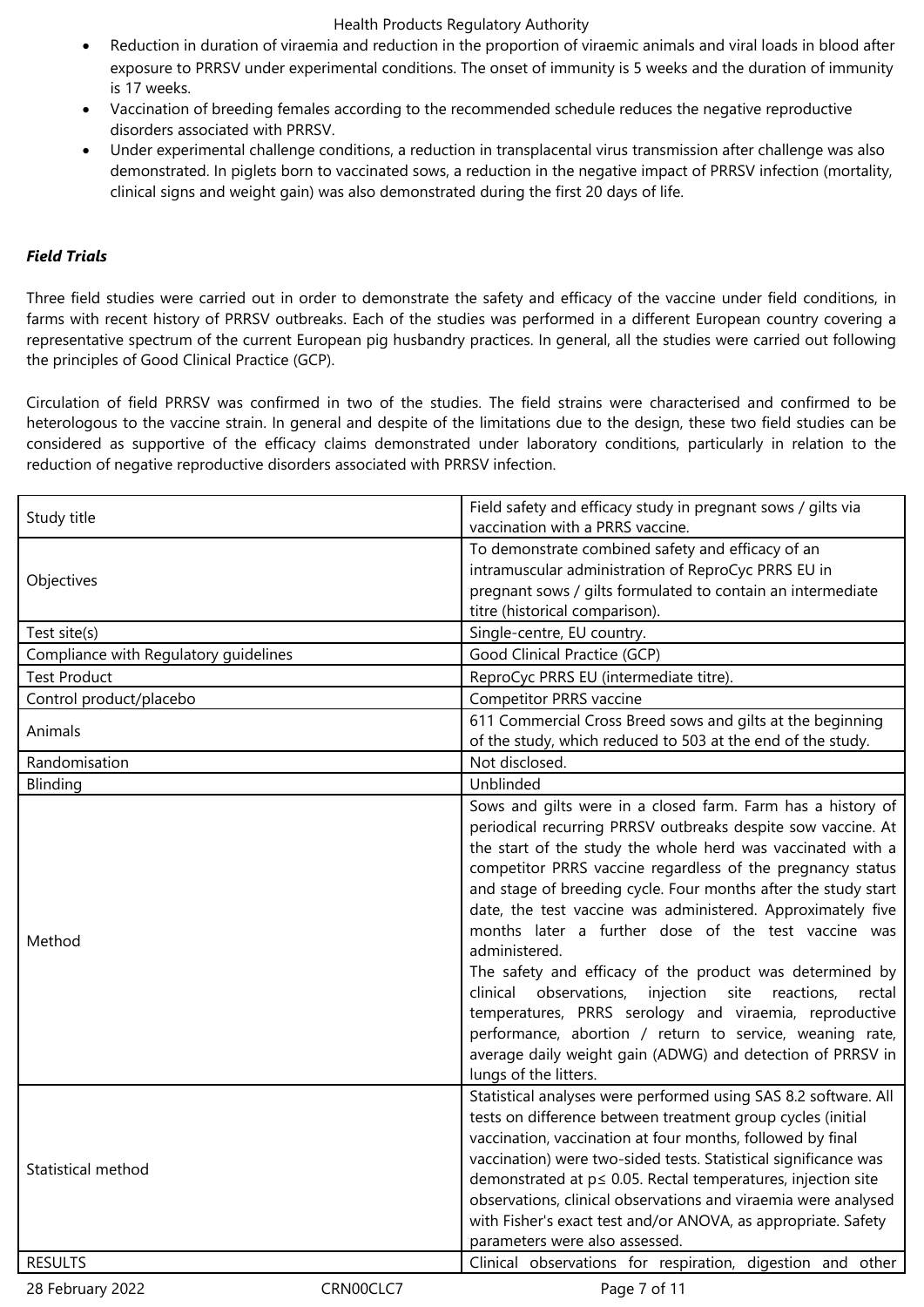| <b>Health Houghts Regulatory Additionty</b> |                                                                                                                                                                                                                                                                                                                                                                                                                                                                                                                                                                                                                                                                                                                                                                                                                                                                                                         |
|---------------------------------------------|---------------------------------------------------------------------------------------------------------------------------------------------------------------------------------------------------------------------------------------------------------------------------------------------------------------------------------------------------------------------------------------------------------------------------------------------------------------------------------------------------------------------------------------------------------------------------------------------------------------------------------------------------------------------------------------------------------------------------------------------------------------------------------------------------------------------------------------------------------------------------------------------------------|
|                                             | observations were not different between the control and<br>vaccinated groups; however behaviour was significantly<br>higher in the control group compared to the vaccine groups.<br>Rectal temperatures in all groups were not above the<br>physiological range of 38-39°C, however<br>significant<br>differences between the control and vaccinated groups was<br>noted in the two weeks following vaccination. Local reactions<br>were significantly higher in the control group.<br>No differences were detected between<br>groups for<br>reproductive performance or total number of piglets per litter<br>at weaning. However a significant difference was noted in<br>AWDG from birth to weaning. One positive blood sample<br>from one piglet from the vaccinated group was detected at<br>weaning. With the exception of one sample, all sows and gilt<br>blood sample were negative for PRRSV. |
| Duration of follow-up                       | None                                                                                                                                                                                                                                                                                                                                                                                                                                                                                                                                                                                                                                                                                                                                                                                                                                                                                                    |
| Adverse events                              | No relevant systemic reactions were observed following<br>vaccination.                                                                                                                                                                                                                                                                                                                                                                                                                                                                                                                                                                                                                                                                                                                                                                                                                                  |
| <b>DISCUSSION</b>                           | The field study was accepted as providing positive<br>information with regard to the safety of the product, and only<br>supportive information on the efficacy of the vaccine in<br>pregnant gilts and sows due to the limitations derived from<br>the study design (historical comparison). Additional safety and<br>efficacy data was subsequently provided in order to fully<br>support the stated indication.                                                                                                                                                                                                                                                                                                                                                                                                                                                                                       |
|                                             |                                                                                                                                                                                                                                                                                                                                                                                                                                                                                                                                                                                                                                                                                                                                                                                                                                                                                                         |
| Study title                                 | Field safety and efficacy study in breeding sows / gilts for<br>vaccination with PRRS vaccine.                                                                                                                                                                                                                                                                                                                                                                                                                                                                                                                                                                                                                                                                                                                                                                                                          |
| Objectives                                  | To demonstrate combined safety and efficacy of an<br>intramuscular administration of ReproCyc PRRS EU in<br>pregnant sows / gilts formulated to contain an intermediate<br>titre (side by side comparison).                                                                                                                                                                                                                                                                                                                                                                                                                                                                                                                                                                                                                                                                                             |
| Test site(s)                                | Single-centre, EU country.                                                                                                                                                                                                                                                                                                                                                                                                                                                                                                                                                                                                                                                                                                                                                                                                                                                                              |
| Compliance with Regulatory guidelines       | Good Clinical Practice (GCP)                                                                                                                                                                                                                                                                                                                                                                                                                                                                                                                                                                                                                                                                                                                                                                                                                                                                            |
| <b>Test Product</b>                         | ReproCyc PRRS EU (intermediate titre)                                                                                                                                                                                                                                                                                                                                                                                                                                                                                                                                                                                                                                                                                                                                                                                                                                                                   |
| Control product/placebo                     | <b>Competitor PRRS vaccine</b>                                                                                                                                                                                                                                                                                                                                                                                                                                                                                                                                                                                                                                                                                                                                                                                                                                                                          |
| Animals                                     | 505 Commercial Cross Breed sows and gilts at the beginning<br>of the study.                                                                                                                                                                                                                                                                                                                                                                                                                                                                                                                                                                                                                                                                                                                                                                                                                             |
| Randomisation                               | Randomised                                                                                                                                                                                                                                                                                                                                                                                                                                                                                                                                                                                                                                                                                                                                                                                                                                                                                              |
| Blinding                                    | <b>Blinded</b>                                                                                                                                                                                                                                                                                                                                                                                                                                                                                                                                                                                                                                                                                                                                                                                                                                                                                          |
| Method                                      | Sows and gilts were located on a farrowing farm. Farm<br>previously had a PRRS outbreak and animals presented with<br>typical clinical signs.<br>At the start of the study the herd was divided into two groups,<br>with an evenly distributed reproductive status. On Day 0 one<br>group was vaccinated with the test vaccine and the second<br>group (positive control) were vaccinated with a competitor<br>PRRS vaccine, regardless of the pregnancy status. The safety<br>and efficacy of the vaccine was determined by clinical<br>observations, rectal temperatures, PRRS serology and<br>viraemia, reproductive performance, abortion / return to<br>service, weaning rate, average daily weight gain (ADWG) and                                                                                                                                                                                |
| Statistical method                          | detection of PRRSV in lungs of the litters.<br>Statistical analyses were performed using SAS 8.2 software. All<br>tests on difference between treatment groups were designed<br>as two-sided tests. Rectal temperatures were analysed using<br>Fischer's exact test and ANOVA. Injection site observations,                                                                                                                                                                                                                                                                                                                                                                                                                                                                                                                                                                                             |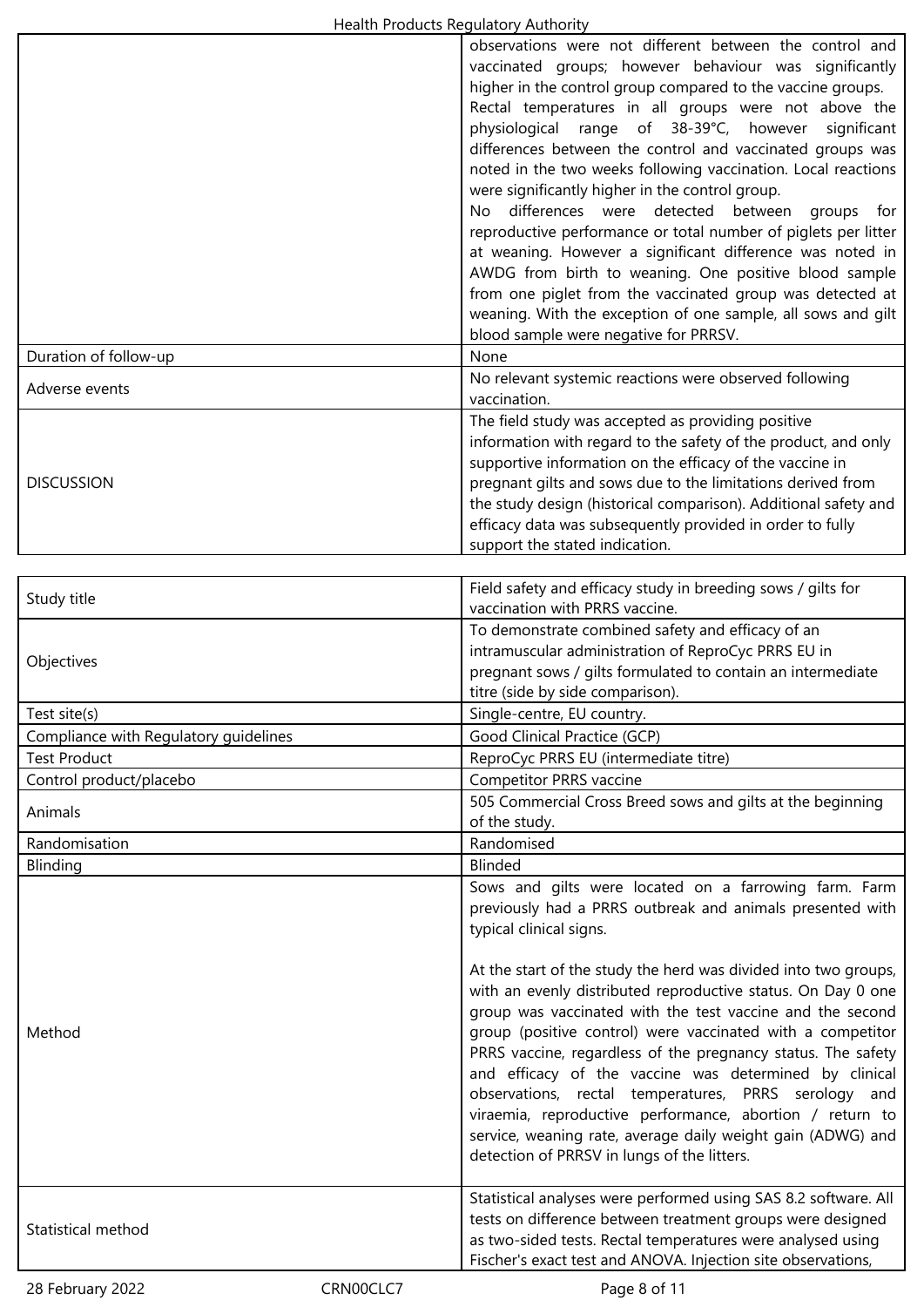|                                       | clinical observations were analysed with Fisher's exact test.                                                                                                                                                                                                                                                                                                                                                                                                                                                                                                                                                                                                                                                                                                                                                                                                                                                                                                                                                                                                                                                                                                                                                                                                                                                                                                                                                                                                                                                                                                                                                                                                                                                                                                                     |
|---------------------------------------|-----------------------------------------------------------------------------------------------------------------------------------------------------------------------------------------------------------------------------------------------------------------------------------------------------------------------------------------------------------------------------------------------------------------------------------------------------------------------------------------------------------------------------------------------------------------------------------------------------------------------------------------------------------------------------------------------------------------------------------------------------------------------------------------------------------------------------------------------------------------------------------------------------------------------------------------------------------------------------------------------------------------------------------------------------------------------------------------------------------------------------------------------------------------------------------------------------------------------------------------------------------------------------------------------------------------------------------------------------------------------------------------------------------------------------------------------------------------------------------------------------------------------------------------------------------------------------------------------------------------------------------------------------------------------------------------------------------------------------------------------------------------------------------|
| <b>RESULTS</b>                        | The main clinical observation post-vaccination in both groups<br>was a reduction in appetite. No difference was observed in<br>rectal temperatures between the groups. The number of gilts<br>/ sows displaying injection site reactions between Day 0 and<br>Day 14 was significantly lower in the test vaccine group in<br>comparison to the positive control group (p=0.0299).<br>Serology demonstrated that the majority of sows / gilts in<br>both groups were seropositive to PRRSV. All sow and gilt<br>blood samples at scheduled time points were negative for<br>PRRSV. One sample taken outside the scheduled time points<br>was tested positive and was taken from a sow which delivered<br>a litter with mummified offspring. The number of live piglets<br>per litter at weaning were similar in both groups and the<br>proportion of live piglets at weaning was significantly higher<br>$(p=0.0047)$ in the test vaccine group. No significant difference<br>was observed in both groups in return to service.<br>Four abortions occurred during the study, two in each group.<br>No difference was detected between groups for any of the<br>reproductive parameters monitored. The mean total number<br>of piglets that died during the suckling period and the mean<br>percentage of mortality per litter until weaning were<br>significantly lower in the test vaccine group compared to the<br>positive control, p=0.0077 and 0.0047 respectively.<br>The mean body weight at birth did not differ between groups.<br>The body weights at day of weaning and the AWDG from<br>birth to weaning were significantly higher in the test vaccine<br>group, p=0.0259 and p=0.0369 respectively. The mean<br>proportion of viraemic piglets in both groups was not |
|                                       | significantly different.                                                                                                                                                                                                                                                                                                                                                                                                                                                                                                                                                                                                                                                                                                                                                                                                                                                                                                                                                                                                                                                                                                                                                                                                                                                                                                                                                                                                                                                                                                                                                                                                                                                                                                                                                          |
| Duration of follow-up                 | None                                                                                                                                                                                                                                                                                                                                                                                                                                                                                                                                                                                                                                                                                                                                                                                                                                                                                                                                                                                                                                                                                                                                                                                                                                                                                                                                                                                                                                                                                                                                                                                                                                                                                                                                                                              |
| Adverse events                        | No relevant systemic reactions or abnormal clinical signs were<br>observed following vaccination.                                                                                                                                                                                                                                                                                                                                                                                                                                                                                                                                                                                                                                                                                                                                                                                                                                                                                                                                                                                                                                                                                                                                                                                                                                                                                                                                                                                                                                                                                                                                                                                                                                                                                 |
| <b>DISCUSSION</b>                     | The field study was accepted as providing positive<br>information with regard to the safety of the product, and<br>supportive information on the efficacy of the vaccine in<br>pregnant gilts and sows. Additional safety and efficacy data<br>was subsequently provided in order to fully support the stated<br>indication.                                                                                                                                                                                                                                                                                                                                                                                                                                                                                                                                                                                                                                                                                                                                                                                                                                                                                                                                                                                                                                                                                                                                                                                                                                                                                                                                                                                                                                                      |
|                                       |                                                                                                                                                                                                                                                                                                                                                                                                                                                                                                                                                                                                                                                                                                                                                                                                                                                                                                                                                                                                                                                                                                                                                                                                                                                                                                                                                                                                                                                                                                                                                                                                                                                                                                                                                                                   |
| Study title                           | Field safety and efficacy study in breeding sows / gilts for<br>vaccination with PRRS vaccine.                                                                                                                                                                                                                                                                                                                                                                                                                                                                                                                                                                                                                                                                                                                                                                                                                                                                                                                                                                                                                                                                                                                                                                                                                                                                                                                                                                                                                                                                                                                                                                                                                                                                                    |
| Objectives                            | To demonstrate combined safety and efficacy of an<br>intramuscular administration of ReproCyc PRRS EU in<br>pregnant sows / gilts formulated to contain an intermediate<br>relative potency (side by side comparison).                                                                                                                                                                                                                                                                                                                                                                                                                                                                                                                                                                                                                                                                                                                                                                                                                                                                                                                                                                                                                                                                                                                                                                                                                                                                                                                                                                                                                                                                                                                                                            |
| Test site(s)                          | Single-centre, EU country.                                                                                                                                                                                                                                                                                                                                                                                                                                                                                                                                                                                                                                                                                                                                                                                                                                                                                                                                                                                                                                                                                                                                                                                                                                                                                                                                                                                                                                                                                                                                                                                                                                                                                                                                                        |
| Compliance with Regulatory guidelines | Good Clinical Practice (GCP)                                                                                                                                                                                                                                                                                                                                                                                                                                                                                                                                                                                                                                                                                                                                                                                                                                                                                                                                                                                                                                                                                                                                                                                                                                                                                                                                                                                                                                                                                                                                                                                                                                                                                                                                                      |
| <b>Test Product</b>                   | ReproCyc PRRS EU (intermediate titre)                                                                                                                                                                                                                                                                                                                                                                                                                                                                                                                                                                                                                                                                                                                                                                                                                                                                                                                                                                                                                                                                                                                                                                                                                                                                                                                                                                                                                                                                                                                                                                                                                                                                                                                                             |
| Control product/placebo               | Negative control (PBS)                                                                                                                                                                                                                                                                                                                                                                                                                                                                                                                                                                                                                                                                                                                                                                                                                                                                                                                                                                                                                                                                                                                                                                                                                                                                                                                                                                                                                                                                                                                                                                                                                                                                                                                                                            |
| Animals                               | 498 Commercial Cross Breed sows and gilts at the beginning<br>of the study.                                                                                                                                                                                                                                                                                                                                                                                                                                                                                                                                                                                                                                                                                                                                                                                                                                                                                                                                                                                                                                                                                                                                                                                                                                                                                                                                                                                                                                                                                                                                                                                                                                                                                                       |
| Randomisation                         | Randomised                                                                                                                                                                                                                                                                                                                                                                                                                                                                                                                                                                                                                                                                                                                                                                                                                                                                                                                                                                                                                                                                                                                                                                                                                                                                                                                                                                                                                                                                                                                                                                                                                                                                                                                                                                        |
| Blinding                              | Non - Blinded                                                                                                                                                                                                                                                                                                                                                                                                                                                                                                                                                                                                                                                                                                                                                                                                                                                                                                                                                                                                                                                                                                                                                                                                                                                                                                                                                                                                                                                                                                                                                                                                                                                                                                                                                                     |
| Method                                | History of EU PRRS infection confirmed on farm through<br>screening. Based on evidence farm was considered PRRSV<br>positive.                                                                                                                                                                                                                                                                                                                                                                                                                                                                                                                                                                                                                                                                                                                                                                                                                                                                                                                                                                                                                                                                                                                                                                                                                                                                                                                                                                                                                                                                                                                                                                                                                                                     |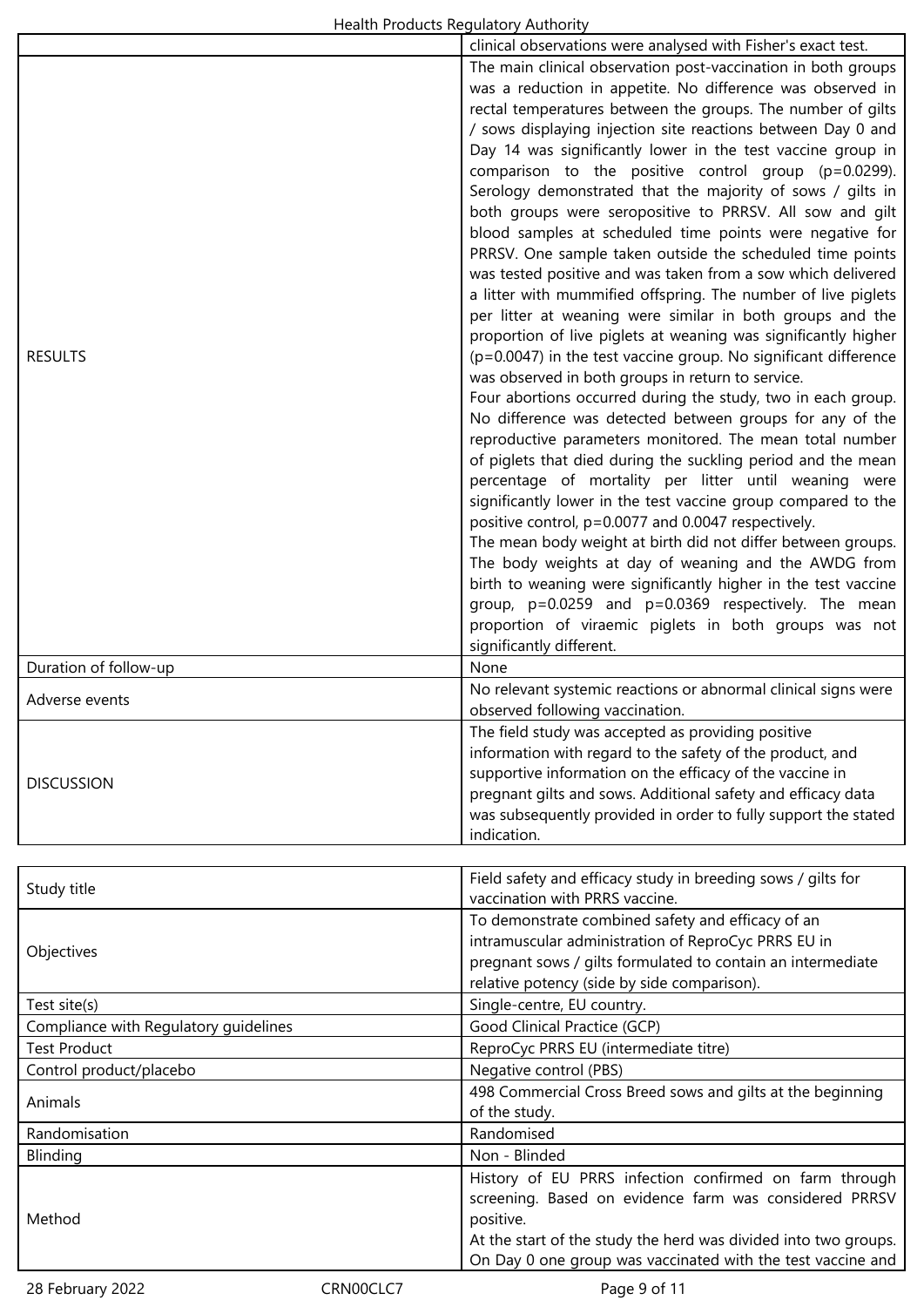|                       | the second group were vaccinated with a negative control.<br>The safety and efficacy of the vaccine was determined by<br>clinical observations, rectal temperatures, PRRS serology and<br>viraemia, reproductive performance, abortion / return to<br>service, weaning rate, average daily weight gain (ADWG) and<br>detection of PRRSV in lungs of the litters. The study ended 4<br>months post vaccination for sows and gilts and for piglets it<br>ended at weaning.                                                                                                                                                                                                                                                                                                                                                                                                                                                                                                                          |
|-----------------------|---------------------------------------------------------------------------------------------------------------------------------------------------------------------------------------------------------------------------------------------------------------------------------------------------------------------------------------------------------------------------------------------------------------------------------------------------------------------------------------------------------------------------------------------------------------------------------------------------------------------------------------------------------------------------------------------------------------------------------------------------------------------------------------------------------------------------------------------------------------------------------------------------------------------------------------------------------------------------------------------------|
| Statistical method    | Statistical analyses were performed using SAS 8.2 software. All<br>tests on difference between treatment groups were designed<br>as two-sided tests.<br>Rectal temperatures were analysed using Fischer's exact test<br>and ANOVA. Injection site observations, clinical observations<br>were analysed with Fisher's exact test.                                                                                                                                                                                                                                                                                                                                                                                                                                                                                                                                                                                                                                                                  |
| <b>RESULTS</b>        | During the study, 2 sows / gilts exhibited lameness in the<br>control group and a further sow aborted. It was agreed by the<br>investigator and monitor this was unlikely related to<br>treatment. No difference was observed in rectal temperatures<br>between the groups. No injection site reactions were noted in<br>any sows / gilts during the study. All sows and gilts were<br>PRRSV negative at all blood collection time points throughout<br>the study.<br>No significant difference was noted between groups in the<br>total number of piglets per litter at weaning or return to<br>service. Six abortions occurred in the study, three cases in<br>each group. No difference between groups was noted in<br>reproductive performance, piglet mortality or piglet growth<br>performance over the suckling period.<br>One piglet was tested viraemic at weaning from all sample<br>animals and the majority of all piglet serum samples were<br>PRRS serological positive at weaning. |
| Duration of follow-up | None                                                                                                                                                                                                                                                                                                                                                                                                                                                                                                                                                                                                                                                                                                                                                                                                                                                                                                                                                                                              |
| Adverse events        | No relevant systemic reactions or abnormal clinical signs were<br>observed following vaccination.                                                                                                                                                                                                                                                                                                                                                                                                                                                                                                                                                                                                                                                                                                                                                                                                                                                                                                 |
| <b>DISCUSSION</b>     | Due to a lack of field PRRSV exposure in the study animals,<br>the field efficacy of the test vaccine could not be evaluated in<br>this study, and further evaluation of relevant data were<br>required to substantiate the claims of the product. However,<br>safety data was considered suitably supportive of the claims<br>of the product.                                                                                                                                                                                                                                                                                                                                                                                                                                                                                                                                                                                                                                                    |

# **V. OVERALL CONCLUSION AND BENEFIT/RISK ASSESSMENT**

The data submitted in the dossier demonstrate that when the product is used in accordance with the Summary of Product Characteristics, the benefit/risk profile of the product(s) is favourable.

## **VI. POST-AUTHORISATION ASSESSMENTS**

 $\overline{\phantom{a}}$ 

The SPC and package leaflet may be updated to include new information on the quality, safety and efficacy of the veterinary medicinal product. The current SPC is available on the HPRA website.

This section contains information on significant changes which have been made after the original procedure which are important for the quality, safety or efficacy of the product.

| <b>Changes:</b>                |           |                      |
|--------------------------------|-----------|----------------------|
| <b>Safety/Efficacy Changes</b> |           |                      |
| <b>Summary of change</b>       |           | <b>Approval date</b> |
| 28 February 2022               | CRN00CLC7 | Page 10 of 11        |